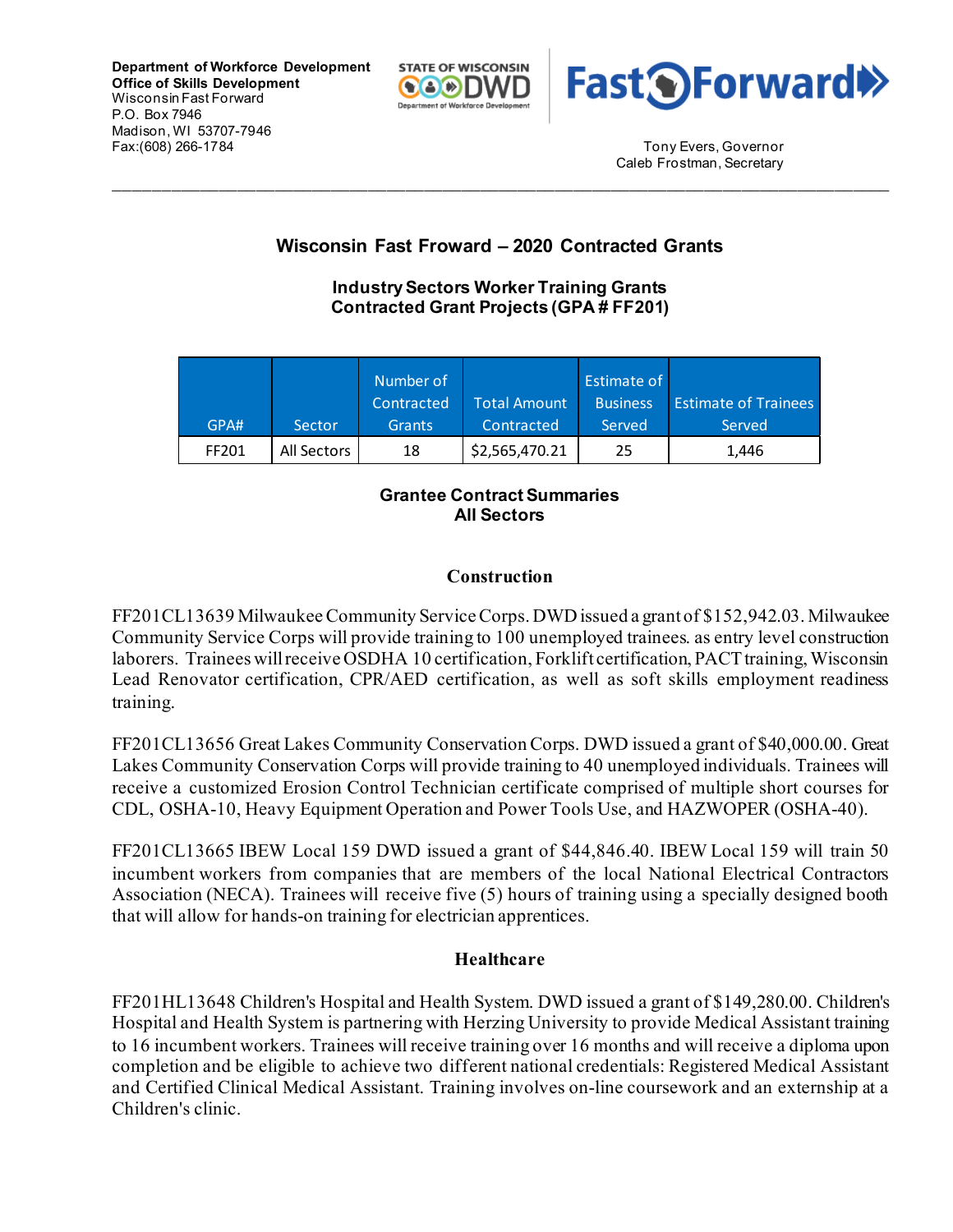FF201HL13674 Wisconsin Health Care Association. DWD issued a grant of \$399,375.00. Wisconsin Health Care Association will contract with training programs certified by the Department of Health Services to train and certify 500 unemployed individuals as Certified Nursing Assistants (CNA) for placement in employment with participating Wisconsin nursing homes with their consortium. Trainees will receive 75 hours of instruction.

### **Manufacturing**

FF201ML13627 Fox Valley Workforce Development Board. DWD issued a grant of \$138,480.00. Fox Valley Workforce Development Board will partner with Multi-Color Corporation, Heartland Label Printers, Badger Tag & Label, Menasha Packaging-Preprint, TC Transcontinental, Outlook Group, New Manufacturing Alliance, and Fox Valley Technical College to provide training to 49 incumbent workers. Training will cover Narrow Web Flexography Printing and Wide Web Flexography Printing.

FF201ML13632 AO Smith Corporation. DWD issued a grant of \$178,062.95. AO Smith Corporation will partner with several training providers (lean Enterprise Institute, Celemi Insights, Definity Partners, CTI, and Franklin Covey) to provide training for 121 incumbent workers. Training will cover new SAP technology that is replacing outdated software systems, lean and leadership management skills, forklift operation, general job safety, and on-the-job training (OJT).

FF201ML13642 A to Z Machine Company. DWD issued a grant of \$21,473.00. A to Z Machine Company will partner with the Bay Area Workforce Development Board and the Leadership Development Center to provide training to 16 Incumbent Existing workers. Trainees will develop skills in Leadership, Critical Thinking and Problem Solving as they relate to their specific roles at the company.

FF201ML13644 Alto-Shaam. DWD issued a grant of \$332,460.00. Alto-Shaam will partner with Waukesha County Technical College to train 83 incumbent workers and 35 unemployed workers. Training will cover advanced manufacturing technologies.

FF201ML13646 Hastreiter Industries. DWD issued a grant of \$50,750.00. Hastreiter Industries will partner with NexGenCam, LLC to provide training to 20 unemployed individuals and eight (8) incumbent workers. Training will consist of Advanced CNB Machining/Programming.

FF201ML13647 SMC. DWD issued a grant of \$92,325.00. SMC will partner with CNC Solutions, LLC to provide training to 36 Incumbent workers. Trainees will develop skills in robotics and plastic simulation specifically in Moldflow. Instruction will be provided at SMC and at the Fanuc training site in Johnson Creek.

FF201ML1360 Fusion Integrated Solutions. DWD issued a grant of \$43,200.00. Fusion Integrated Solutions will partner with Werner Electric, Red Vector Solutions, PMEducate, Leanipd, PMI, Pdh-Pro, Learning Tree, Brain Filler, Midwest Renewable Energy Association, 360 Training, and Leica Geosystems to train 16 incumbent workers. Training will be in areas of Controls Engineer, Project Management, Safety, 3D Scanning, Lean IPD, and Wind and Solar Technologies.

FF201ML1367 Aluminum Foundry of Wisconsin. DWD issued a grant of \$18,000.00. Aluminum Foundry of Wisconsin will partner with ManageAssist to provide training to 20 Incumbent Existing workers. Trainees will develop skills in Lean Manufacturing, Management & Leadership, and Project Management as they relate to their specific roles at the company.